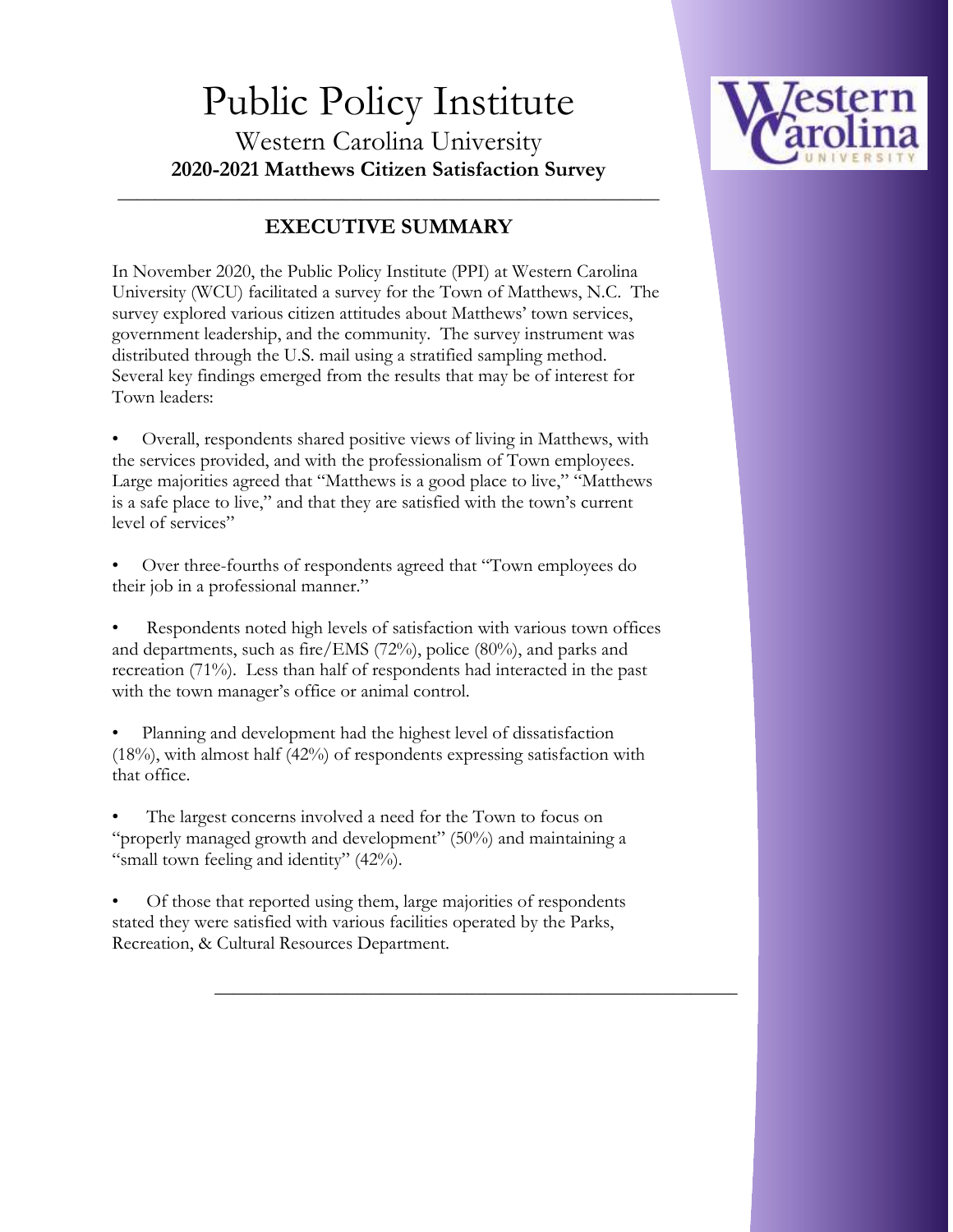### **I. SURVEY METHODS**

The Public Policy Institute worked closely with the town leadership of Matthews, NC. Building upon previous town surveys, a series of questions was created to assess community opinions on various issues (see Appendix I for all questions and responses). The PPI staff used property parcel ownership records<sup>1</sup> and U.S. Census block data to identify 12 target areas based on population density and racial diversity within the city limits. The PPI staff identified a respondent pool using a stratified random sampling strategy. This type of sampling design uses neighborhood demographic information to divide the population into representative strata to create a representative respondent pool.<sup>2</sup> As an example, US Census estimates suggest that about 10% of Matthews' population is African-American.<sup>3</sup> Therefore, about 10% of the respondent pool was selected from census blocks with high African-American populations. To ensure that only Matthews' residents were included, any property owner listed with a mailing address outside of the city limits was excluded. Property owners listed as corporations, nonprofits, government agencies, or other private businesses were also excluded from the respondent list. Duplicate entries, such as an individual's second property that was owned, were also excluded. In total, 3,330 potential respondents across all areas of the town were included in the respondent pool.

In November 2020, all surveys were printed and mailed from the Western Carolina University's Print Shop. Respondents living in 4 of the 12 targeted areas of Matthews that, according to Census block data, have a Hispanic population above 10% were sent the survey in both English and Spanish. In total, 2,167 surveys were sent with the English-only version and 1,163 respondents received both the English and Spanish versions. The survey packet also included a cover letter explaining the survey's purpose and that it was voluntary and confidential. Contact information was also included as well as a self-addressed pre-paid envelope for the respondent to return the survey.

From the initial mailing, 39 packets were returned as "undeliverable." Responses were collected through the end of January 2021. The PPI received 536 usable responses, providing a response rate of 16.2%. Once received, all respondent answers were coded into Excel worksheets by the PPI staff using a common coding system. Rankings of agree/disagree answers were given a numeric value to allow for statistical analysis. Any open-ended responses were transcribed exactly as written by the respondent. Numerical data were analyzed using statistical software programs Excel and STATA. With 536 responses using stratified sampling and an estimated adult population of 26,046, this provides a margin of error of 4.2% at the 95% confidence level.

As with any survey, some limitation should be noted. First, we relied on property ownership records. While this provides a useful means of gaining a respondent pool, it means that residents who are renters are underrepresented in the results. The response rate  $(16%)$  may have been influenced by the busy election season, an overload of campaign flyers, the push for completing the U.S. Census, and other mass mailings. As noted below, non-White residents are also

 $\overline{\phantom{a}}$ 

<sup>1</sup> <https://maps.mecklenburgcountync.gov/notify/>

<sup>2</sup> Ammons, D.N. 2008. *Tools for Decision Making: A Practical Guide for Local Government*. Thousand Oaks, CA: Sage.

<sup>3</sup> [https://www.census.gov/quickfacts/fact/table/matthewstownnorthcarolina/PST045219\)](https://www.census.gov/quickfacts/fact/table/matthewstownnorthcarolina/PST045219).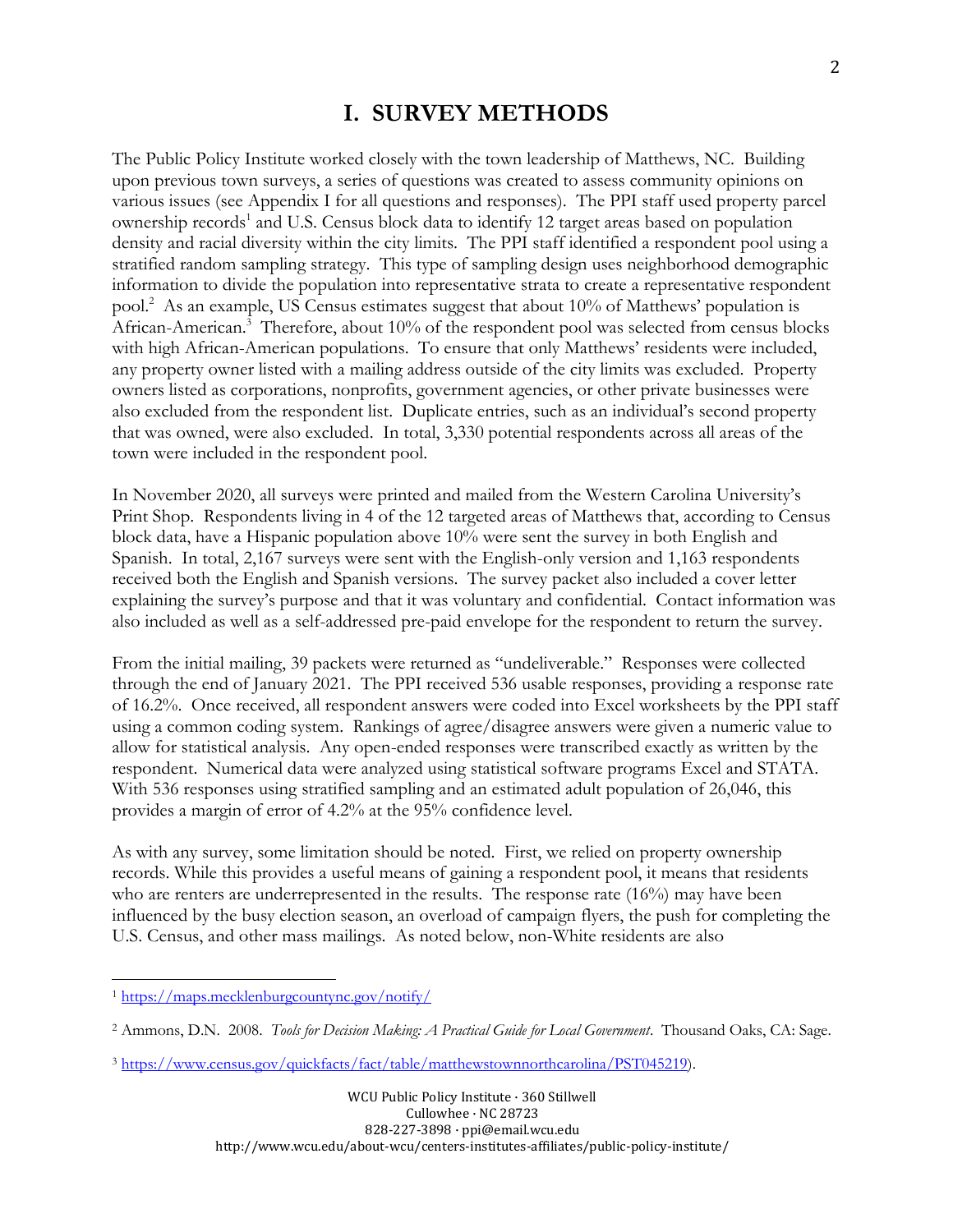underrepresented in the sample based on Census population estimates. Lastly, it is important to note that the data represent a snapshot of public opinion that may be in-part influenced by the ongoing COVID-19 pandemic. While some of the questions were phrased to indicate pre-COVID-19 usage, some responses may have been influenced by current health trends.

### **II. SURVEY DEMOGRAPHICS METHODS**

Of the 536 surveys received, 504 respondents were residents of Matthews either full or part-time, 16 respondents were business owners, and 2 were employees who worked but did not live in Matthews. Most of the respondents (59%) identified as male, 37% of the respondents identified as female, 1% identified as non-binary, and 3% preferred not to respond. The sample underrepresents the female population, as U.S. Census data for Mathews in 2019 estimated that females to make up 50% of the total population.<sup>4</sup>

About 88% of respondents identified as White/Caucasian, 5% of respondents identified as Black/African American, 3% of respondents identified as Hispanic/Latino, 2% of respondents identified as Asian, 1% of respondents identified as Arab/Middle Eastern, and 1% of respondents identified as American Indian/Alaskan Native. The sample overrepresented the White/Caucasian population in Matthews, as the U.S. Census reported White/Caucasian residents to make up



l



approximately 78% of the population. Likewise, the sample slightly underrepresents the minority populations, with the U.S. Census reporting Black/African American residents making up approximately 10% of the population, Hispanic/Latino residents making up 7% of the population, and Asian residents representing 4% of the population.

In regard to age, less than 1% of respondents were between the ages of 18-22, 6% of respondents were between the ages of 23-35, 15% of respondents were between the ages of 36-45, 19% of respondents were between the ages of 46-55, 36% of respondents were between the ages of 56-65, and 34% of respondents were over the age of 65. The U.S. Census estimates that individuals 65 or older to make up approximately 17% of the total population, giving this sample an over representation of that age bracket. 5

<sup>4</sup> https://www.census.gov/quickfacts/fact/table/matthewstownnorthcarolina/PST045219

<sup>5</sup> https://www.census.gov/quickfacts/fact/table/matthewstownnorthcarolina/PST045219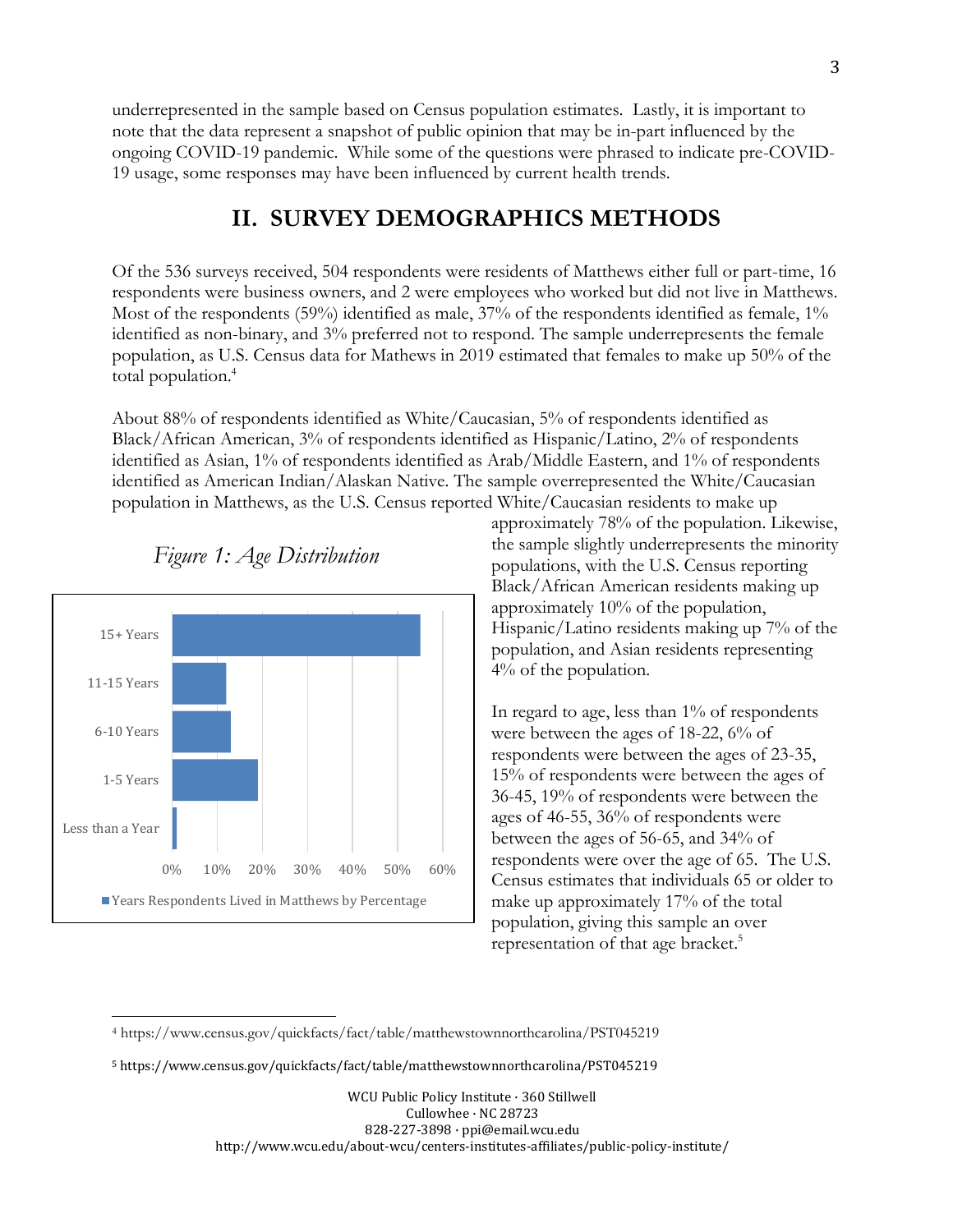Over half of the respondents (55%) have lived in Matthews for more than 15 years. Few respondents (1%) have lived in Matthews for less than a year, 19% of respondents have lived in Matthew for 1-5 years, 13% have lived in Matthews for 6-10 years, and 12% of respondents have lived in Matthews for 11-15 years.

The median household income for the town of Matthews in 2019, according to the U.S. Census, was \$84,000, and the median respondent household income was \$100,000 to \$129,999. The largest groups by selfreported income were those earning between \$70,000 to \$99,999 (19%) and those earning between \$100,000 and \$129,999 (19%). Another 16% reported earning above \$200,000.

On the lower side, 6% of respondents stated they had a total household income under \$40,000, while another 15% of respondents stated they had a total household income between \$40,000 to \$69,000. As the respondent pool was based on property ownership, it was somewhat expected that the respondent income levels may be higher than Census data medians.

Survey respondents had varying employment status, with a majority (55%) indicating full-time employment, 9% identifying as part-time employees, and 6% stating

that they were self-employed. About one-third (32%) of respondents reported that they are retired, which is consistent with the sample response of age. Collectively about 4% of respondents reported being either unable to work, full-time students, currently looking for work, or not employed and are not looking for work at this time.

## **III. SURVEY RESULTS**

The survey asked many questions concerning general perceptions of the Town and government leaders, areas of focus for the Town, Town services and events, and citizen involvement, among other questions (see the Appendix I for full wording of each question and response percentages). The questions were grouped for this report into three categories: general perceptions of the community, opinions of Matthews' town government job performance, and citizen involvement in the community and with town governance.

### **A. General Perceptions:**

On average, survey respondents expressed highly positive perceptions of the Town of Matthews (**Q2**). Nearly all respondents (98%) either agreed or strongly agreed that "Matthews is a good place to live." Large majorities also agreed or strongly agreed that Matthews is a "good place to raise children" (95%), is a "safe place to live" (94%), and is a "good place to retire" (73%). Majorities also agreed that Matthews "provides a good environment for business" (69%) and that the Town is

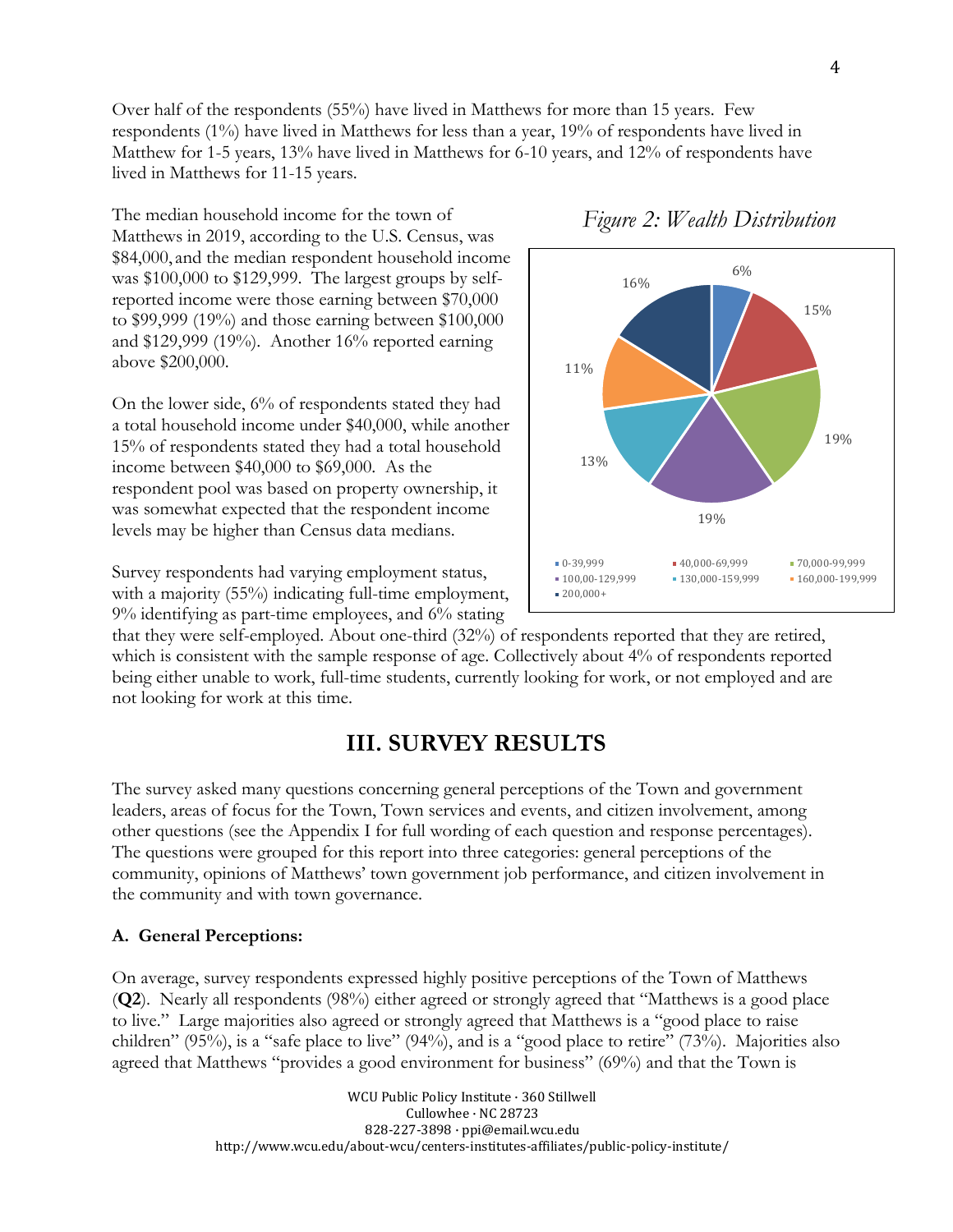"responsive to the needs of citizens." These general trends did not differ significantly when controlling for the respondents' age group, race, gender, or income level, although those that reported living in Matthews for a longer period of time generally gave more positive assessments of the Town. 6

Respondents also provided feedback on which issues or areas are the most important for Matthews (**Q4**). Respondents could check the boxes for up to 3 choices of 12 listed options or write in their own issue that needs to be addressed by Town leaders (see **Figure 3**). The most often selected options all involved some aspect of controlling development or keeping the "small town feel" of Matthews. As shown in Figure 3, half (50%) of the respondents noted that "properly managed growth and development" was one of their top three concerns, followed by the need to maintain a "small town feeling and identity" (42%), and then a "vibrant, pedestrian-friendly downtown"  $(40\%)$ .

 $\overline{\phantom{a}}$ 



*Figure 3: Perceived Needs*

Residents were also asked questions about acceptance of diverse individuals (**Q5**). Overall, a majority of respondents stated that the community is at least "somewhat" accepting of individuals of diverse races/ethnic groups (77%), various religions (77%), and those with disabilities (73%). Respondents overall were less certain concerning the community's acceptability of diverse gender identities and/or diverse sexual orientations. The most common answer for acceptance of both of these groups was "neutral or unsure" (45% and 46%, respectively). Forty-five percent indicated that the community was either "very accepting" or "somewhat accepting" of those with diverse gender identities and 46% marked one of these choices for accepting those of diverse sexual orientations.

Overall, residents that reported living in Matthews for a longer period of time were statistically more likely to report that the community was more accepting of people of different races/ethnicities, religions, and those with disabilities, after controlling for other demographic factors. However, female respondents and older respondents felt that the community was less accepting of those with disabilities, after controlling for other factors. There were no statistically significant differences

<sup>6</sup> Statistical analyses were conducted on survey responses using STATA, controlling for the respondents' self-reported income levels, age groups, and gender. Throughout the paper, any differences related to these demographics are reported if they were statistically significant at the 95% confidence interval.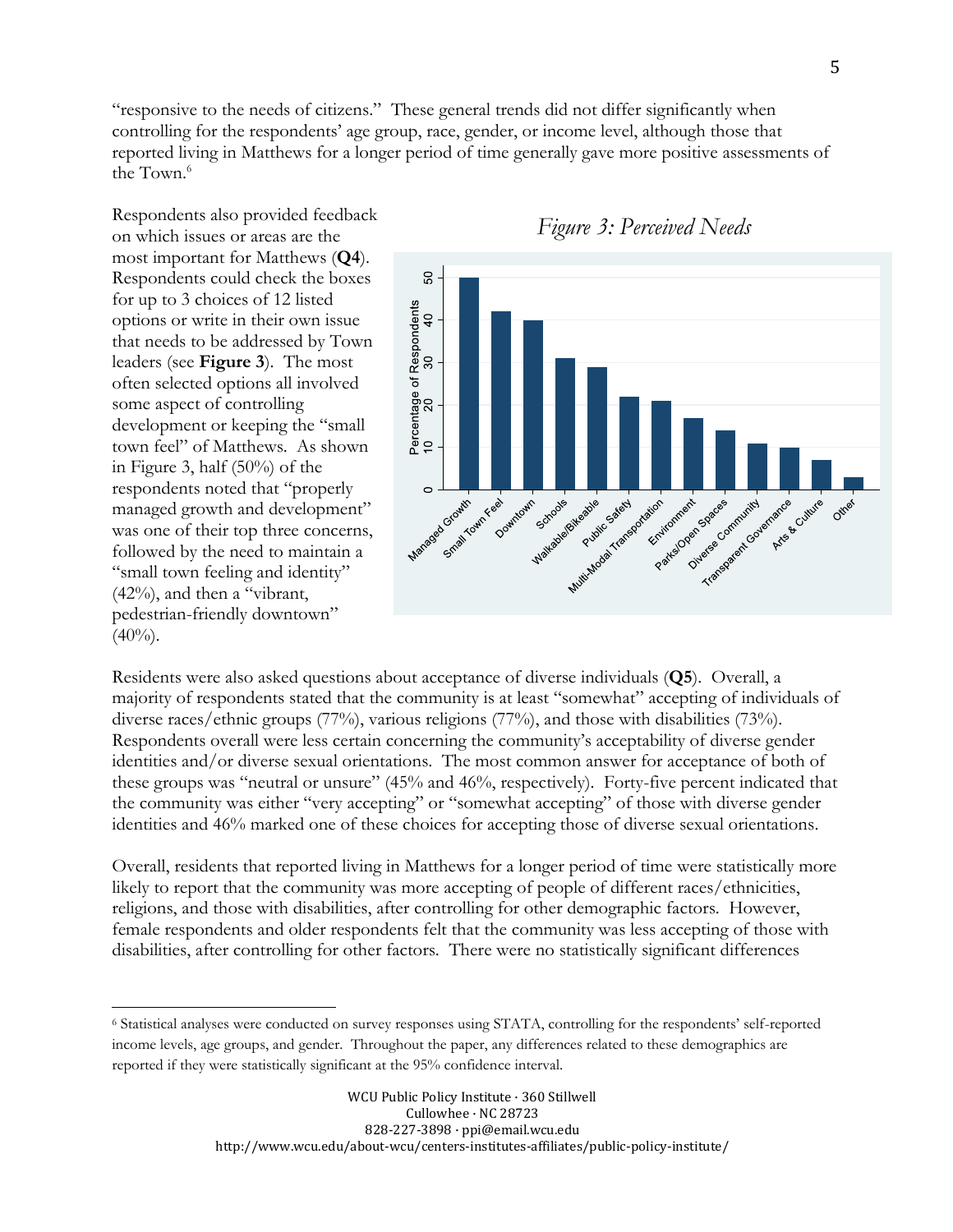based on demographic factors for respondents' assessments of inclusion for those of varying gender identities or sexual orientations.

#### **B. Town Job Performance**

We asked respondents several questions about public services and leadership in Matthews, as shown in **Figure 4**. Concerning the performance of Town leadership (**Q3**), respondents were asked for their perceptions on positive statements made about the Town of Matthews. A majority of respondents (52%) either "agreed" or "strongly agreed" that elected Town leaders showed strong leadership. When it came to whether elected Town leaders are guiding Matthews in the right direction, a plurality of respondents (48%) either "agreed" or "strongly agreed," however, a large number (42%) were "neutral or unsure." Respondents were less sure about whether Town leaders are "making good decisions about development," with 34% indicating that they either "agree" or "strongly agree" while another 24% either "disagreed" or "strongly disagreed." A majority of respondents (72%) agreed that the Town leadership acts in a professional manner. In the last statement in **Question #3**, a large majority (79%) are satisfied with the Town's current level of public services.

As far as different groups, those respondents that reported living in Matthews for a long period of time gave more positive answers when asked about "strong leaders," "town employee professionalism," and "satisfaction with the town's level of public services" in **Question #3**. Female respondents, however, were statistically more likely to have negative responses concerning Town employee professionalism and reported lower levels of service satisfaction, after controlling for other factors. Demographic differences such as age, income, and race did not appear to influence respondents' answers to the series of statements in **Question #3**.

In **Question #6**, residents of Matthews were asked to provide their opinion regarding many facilities operated by Matthews Parks, Recreation, & Cultural Resource Department. Respondents were allowed to indicate whether they "Have not Visited/No Opinion," believed the location to be "Satisfactory," or thought it "Needs Improvement." It was clear town residents were not using some resources. Majorities within the survey indicated that they either had





not used or had no opinion about the Crews Road Recreation Center, the Fullwood Theatre, and the McDowell Arts Center. Overall, those that used the various facilities reported high levels of satisfaction. Only those outdoor facilities related to green spaces and parks (9%), picnic shelters  $(10\%)$ , and playgrounds  $(10\%)$  received any substantial responses of "needs improvement."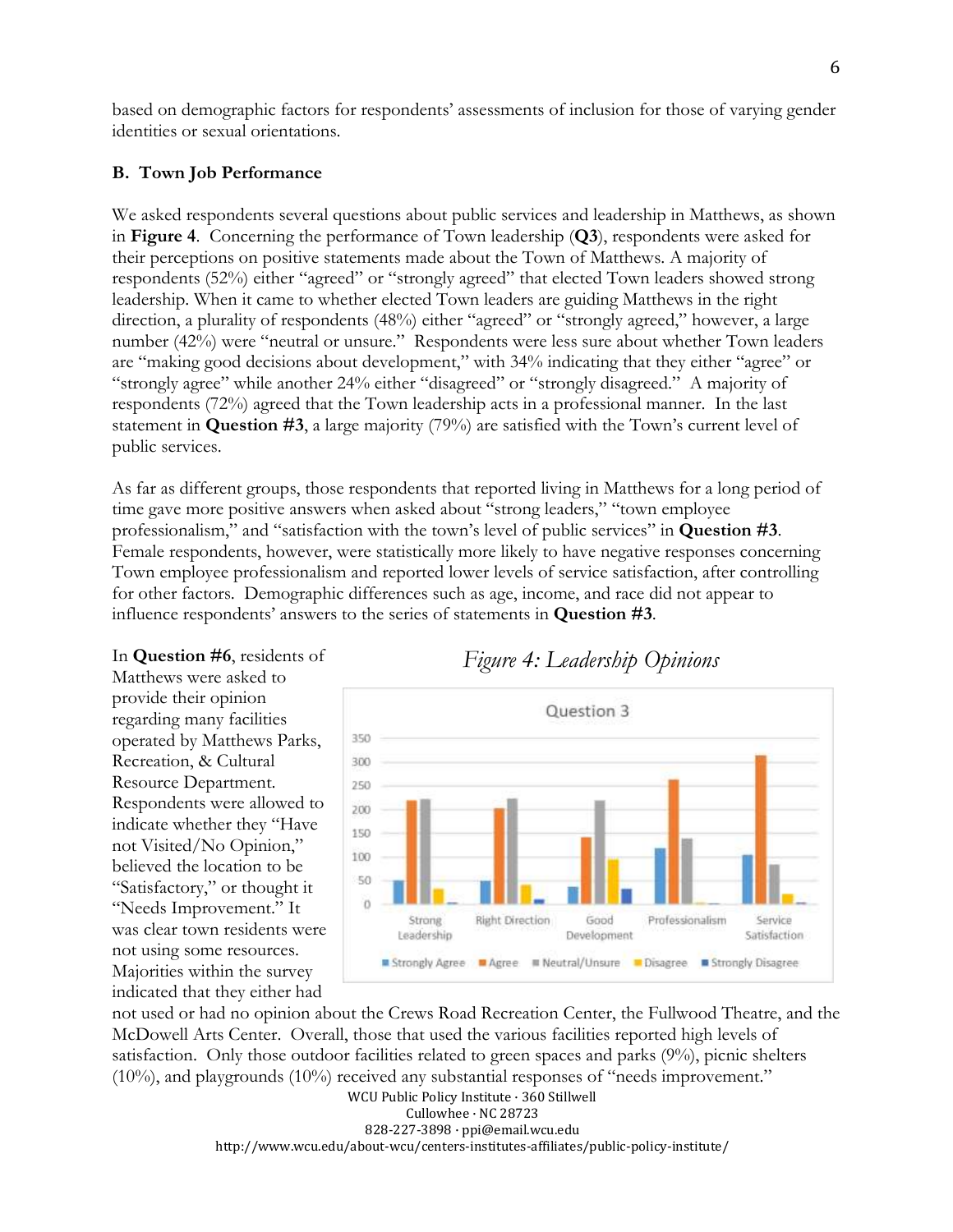As "open spaces/parks," "picnic shelters/sites," and "playgrounds" had the highest reported levels of needing improvements, it may be valuable to examine these questions in more detail. Older respondents were more likely to report the need for improvement of all three of these types of facilities, after controlling for other demographic factors. The only other demographic factor that matter with these facilities involved gender, as female respondents were more likely to report that the playgrounds need improvement.





Residents were asked how satisfied they were with the job performance of each department/office in the Town of Matthews (**Q7**). Residents had the option of responding "no interactions," "very satisfied," "somewhat satisfied," "somewhat dissatisfied," and "very dissatisfied." Specifically, respondents were at least "somewhat satisfied" with Garbage/Recycling services (98%), Police  $(80\%)$ , and Fire/EMS departments  $(72\%)$ .

A majority of respondents (58%) had no interactions with the town manager's office. Of the 42% that did have an interaction, the majority of these (90%) were at least "somewhat satisfied" with the town manager and staff's job performance with about 10% of those that shared an opinion indicating some dissatisfaction. Similarly, most respondents (54%) have not interacted with the Animal Control department, but of those that had, most (89%) were at least "somewhat satisfied." Only 11% of those that had interactions with Animal Control noted they were at least "somewhat dissatisfied."

WCU Public Policy Institute · 360 Stillwell Cullowhee · NC 28723 Conversely, while respondents, generally, were satisfied with most departments' services, respondents seem to have more issues "Planning and Development" and "Streets/Traffic/Sidewalks" services. Of those that reported interactions with Planning and Development, a majority (69%) reported they were at least "somewhat satisfied" while nearly onethird (31%) reported they were at least "somewhat dissatisfied." Similarly, of those that reported an opinion on "Streets/Traffic/Sidewalks," 79% noted they were at least "somewhat satisfied" while 21% noted they were at least "somewhat dissatisfied." While not indicative of extreme dissatisfaction, these two areas appeared as the highest categories of concern for residents. In assessing respondents' answers for the "Planning and Development" and

828-227-3898 · ppi@email.wcu.edu http://www.wcu.edu/about-wcu/centers-institutes-affiliates/public-policy-institute/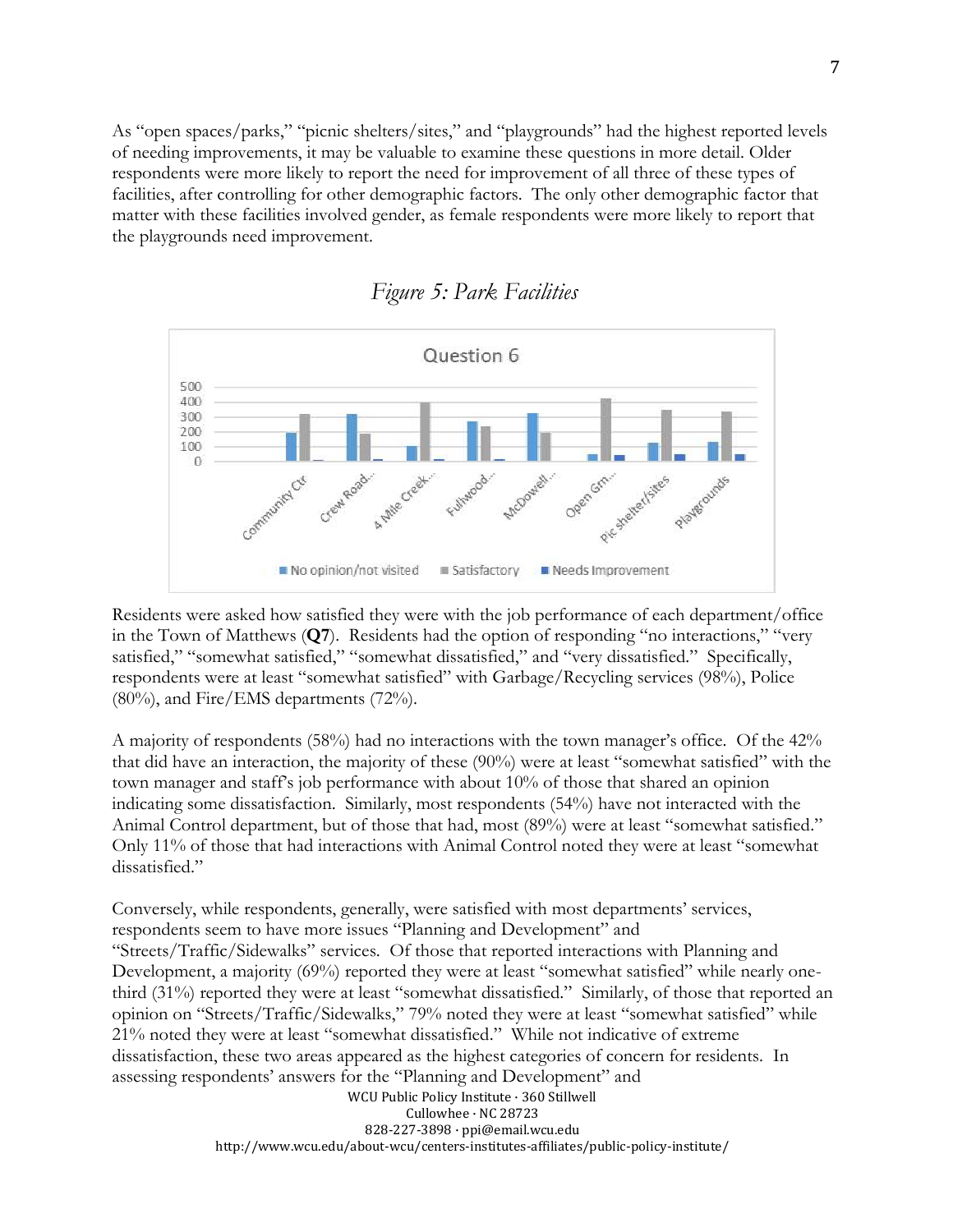"Streets/Traffic/Sidewalks," female respondents were statistically more likely to report that they were unsatisfied with the "Planning and Development Office," but other demographic factors did not appear to influence opinions. For assessments of "Streets/Traffic/Sidewalks," no demographic factors appeared to influence respondent opinions.

Residents were also asked specific questions about how satisfied they are with the curbside recycling, garbage, and yard waste services they receive through Republic Services (**Q8**). Residents had the option of responding "no interactions," "very satisfied," "somewhat satisfied," "somewhat dissatisfied," or "very dissatisfied." Satisfaction ratings were high for these services. Approximately 95% of respondents were at least "somewhat satisfied" with their curbside recycling service, with nearly 83% of those being "very satisfied." Similarly, approximately 98% of respondents were at least "somewhat satisfied" with their garbage service, with nearly 84% of those being "very

satisfied." Yard waste service had a slight drop-off in favorability, with approximately 91% of respondents were at least "somewhat satisfied" with their yard waste service, with almost 78% of those being "very satisfied."

Residents were asked how they would rate the physical condition of town-maintained streets within the Town of Matthews (**Q12**). Residents had the option of responding "excellent," "good," "average," "needs minor improvement," or "needs major improvement." A plurality of respondents (41%), believed the physical condition of Matthews' roads to be "good," 13% of respondents believed they were in "excellent" condition, 25% believed their physical condition to be "average," 15% believed they require "minor

Question 7 400 300 200 100  $\Omega$ Storm water Part Storm Antina Control Fire EMS Town Mer Planning landscaping Earloage Police streets ■ No interactions ■ Very Satisfied  $\blacksquare$  Somewhat satisfied  $\blacksquare$  Somewhat dissatisfied Very dissatisfied

improvements," and 6% believed they require "major improvements." There were no statistically significant differences in responses to this question based on age, race, gender, time living in Matthews, or income level.

Lastly, concerning town services, respondents were asked their willingness to pay higher property taxes to support improvements in seven different areas (**Q13**). This question should best be thought of as a means to assess respondents' priorities and may not represent an accurate portrayal of respondents' willingness to accept tax increases. For example, the potential improvements were not set comparatively related to each other (such as street improvements *or* increased police service). However, a general willingness to pay a higher tax rate in support of some services and an unwillingness for higher tax rates for other services likely shows respondents' preferences, similar to **Question #4**.

With this qualification in mind, **Question #13** may be examined in further detail. One means of analysis may be to look at the number of respondents that were willing to accept *any* tax increases

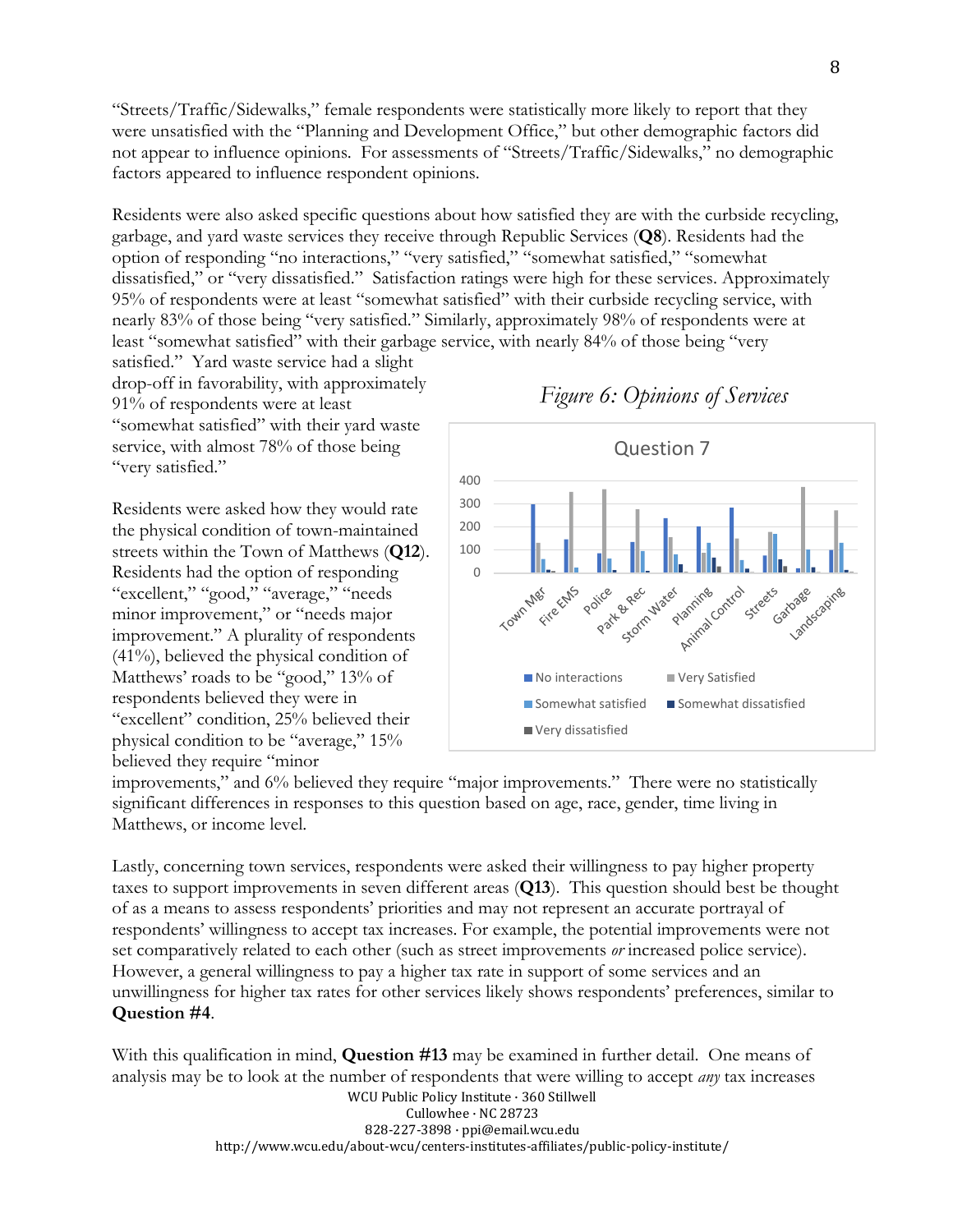for certain improvements. As we look across all the choices, "no tax increase" was the most often selected category in six of the seven listed improvements. Respondents provided the most support for "increasing greenways, multi-use paths and sidewalks throughout town" as 73% of respondents were willing to accept at least some tax increase for these improvements. The least support came for "making the streets look more attractive," as only half (50%) of the respondents were willing to accept any tax increase for this improvement.

Table 1 lists the improvements mentioned in the survey and ranks them by the percentage of respondents willing to accept any tax increases to improve those services or infrastructure issues. The first numeric column notes the percentage of respondents that are accepting of some level of tax increase. The second numerical column noted the average amount of tax increase that is supported overall by the respondents, including those that selected no tax increase. Again, Table 1 and the responses to **Question 13** must be taken with some pause, as the listed improvements were not compared to each other, but may be viewed as one measure of residents' priorities.

| Table 1: Respondent's Accepting of Tax Increases                                                         |                                                     |                                                         |                                      |  |  |
|----------------------------------------------------------------------------------------------------------|-----------------------------------------------------|---------------------------------------------------------|--------------------------------------|--|--|
| Improvement                                                                                              | <b>Percentage Accepting</b><br>of Some Tax Increase | <b>Average Tax</b><br><b>Increase Rate</b><br>Supported | Demographic Differences <sup>7</sup> |  |  |
| Increasing greenways, multi-use<br>paths and sidewalks throughout<br>town for pedestrians and bicyclists | 73%                                                 | $0.84$ cent                                             | Older Residents (-)                  |  |  |
| Improving condition of<br>streets/pavement                                                               | 70%                                                 | $0.62$ cent                                             | None                                 |  |  |
| Increased fire and rescue services                                                                       | 70%                                                 | $0.75$ cent                                             | Older Residents (+)<br>Females $(+)$ |  |  |
| Increased police service                                                                                 | 70%                                                 | $0.78$ cent                                             | Older Residents (+)<br>Females $(+)$ |  |  |
| Development of new parks or<br>increased amenities within<br>existing parks                              | 69%                                                 | $0.78$ cent                                             | Females $(+)$                        |  |  |
| Increasing street network<br>through town to improve<br>connectivity                                     | 55%                                                 | $0.63$ cent                                             | None                                 |  |  |
| Making streets look more<br>attractive                                                                   | 50%                                                 | $0.57$ cent                                             | None                                 |  |  |

<sup>7</sup> This column represents those demographic groups that showed a statically significant influence (95% confidence interval) on the willingness to accept increase tax rates for each improvement, controlling for all the other demographic factors. An ordered logit model was used, with the dependent variable being the willingness for increased taxes (from "none" to "2 cents") and the demographic characteristics serving as the independent variables. A plus sign ("+") indicates those demographic groups what were willing to accept higher tax rates while a negative sign ("-") indicates that group was less supportive of increased taxes when compared to others.

 $\overline{\phantom{a}}$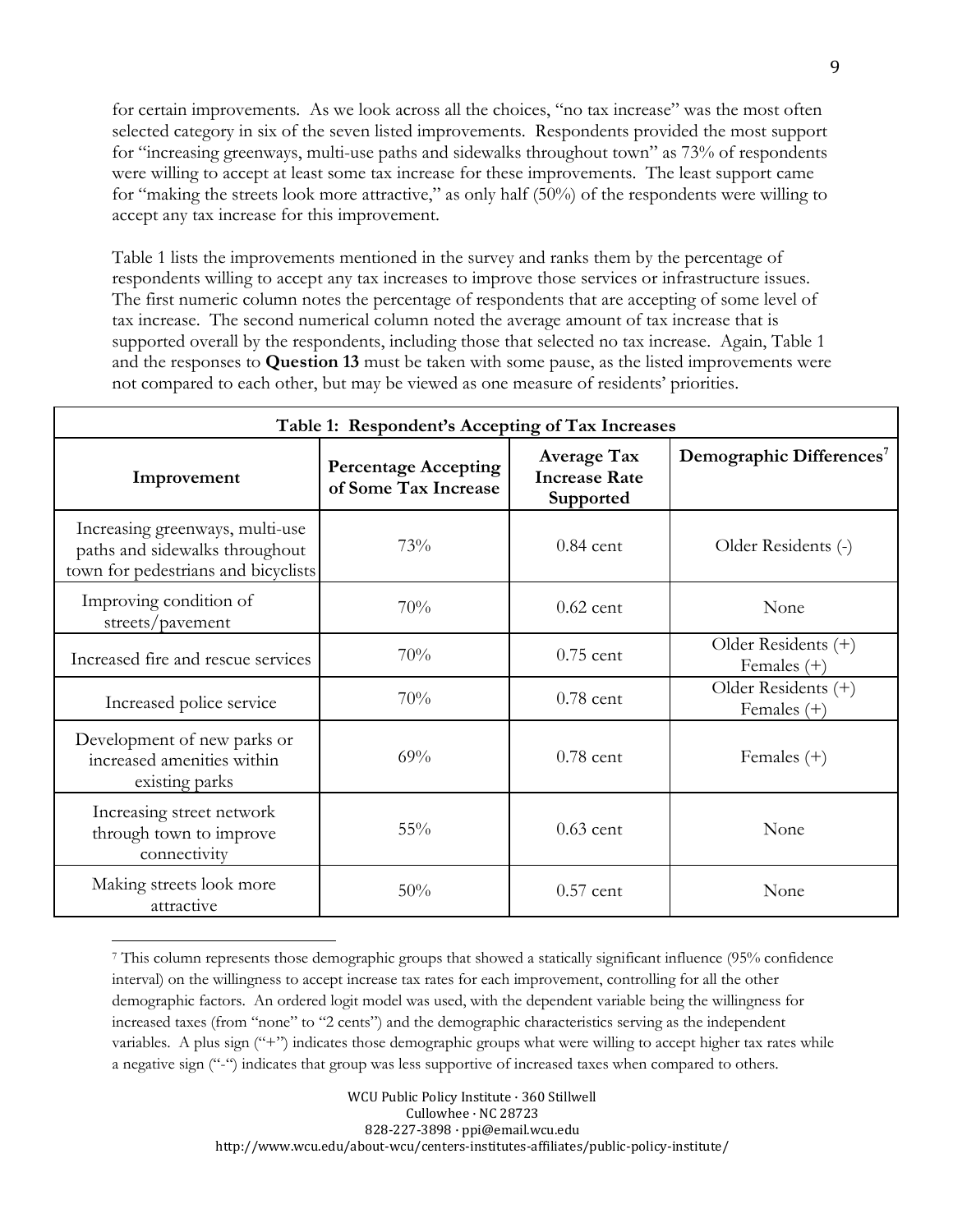There were some statistically significant differences among respondents' willingness to accept increased taxes for some (but not all) improvements when controlling for the respondent's race, age, gender, length of residency in Matthews, and self-reported income level. There were no statistically significant differences between respondents based on age, race, time living in Matthews, gender, or income level as to the improvements dealing with "improving street conditions," "street connectivity," and "street attractiveness." For the improvement concerning increasing greenways and multi-use paths, older respondents were less supportive of tax increases for these improvements than were younger respondents. For both fire/rescue and police, older respondents were more willing than younger respondents to accept increased taxes as were female respondents when compared to male respondents, after controlling for other factors. The only other difference based on demographics involved the development of new parks and adding park amenities, where female respondents were statistically more likely to support increased taxes than were male respondents, controlling for other factors.

### **C. Citizen Community Involvement**

A last series of questions involved citizen involvement within the Matthews community. Two questions focused on the downtown area. The first asked about the frequency of visitation to downtown. Overall, 70% of respondents indicated that they visited downtown at least weekly, with another 20% once a month, and about 11% visiting downtown every few months or less. Respondents were also asked their reasons for visiting the downtown area (**Q10**). The respondents could select up to three choices from nine listed reasons or provide their own reason in an openended response. Overall, private businesses were a key reason for a downtown visit, as respondents noted restaurants (83%), stores (57%), and drinking establishments (38%) as a reason to visit downtown. Also noted by respondents were government services, such as the Post Office (76%), Library (61%), and Special Events (57%). Half of the respondents listed the Farmers Market as a reason for visiting downtown, while fewer respondents included Town Hall (10%) or private offices  $(4\%)$  as reasons. About 5% of respondents wrote in their own answers, with the most frequent responses being walking for exercise and attending church.

**Question #11** asked respondents to rate a series of special events that occurred in Matthews. While large majorities of respondents did not attend many of the events, those that did were generally satisfied with their experiences. Table 2 breaks down the responses based on just those residents that reported attending the event. The rows are also ranked from highest to lowest reported attendance, with an important note that only "Matthews Alive" and "Food Truck Fridays & Concert Series" were above 50% with reported attendance by respondents. As viewed from the left two numerical columns, very few respondents that reported attending the event reported dissatisfaction. Indeed, for those that reported attending, "very satisfied" was the most often given answer.

Two other questions asked respondents their preferred way to receive information from the Town and their awareness of opportunities for involvement with the Town. For receiving information, a plurality of respondents (36%) indicated that "direct mailings" were still their preferred way of receiving Town information. Electronic means such as email newsletters (19%), social media outlets (15%), the Matthews' web page (14%), and CharMeck Alerts (5%) were also noted. More traditional methods such as flyers/pamphlets (3%), newspapers (3%), street banners (2%), and radio/television  $(1\%)$  were selected less often.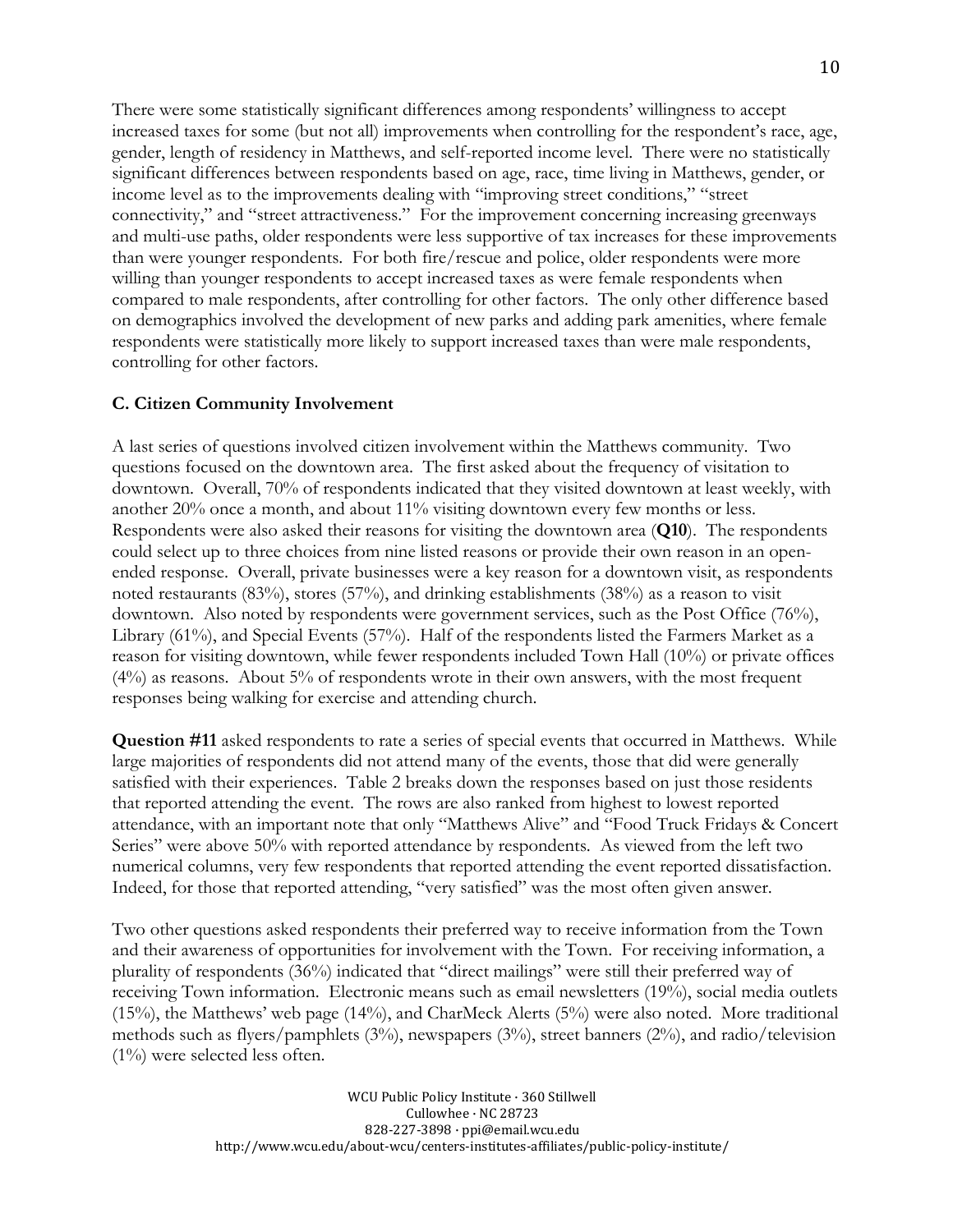| Table 2: Satisfaction with Town Events   |                                    |                                 |                              |                                 |                                |  |
|------------------------------------------|------------------------------------|---------------------------------|------------------------------|---------------------------------|--------------------------------|--|
| Event                                    | <b>Very</b><br><b>Dissatisfied</b> | Somewhat<br><b>Dissatisfied</b> | Somewhat<br><b>Satisfied</b> | <b>Very</b><br><b>Satisfied</b> | Percentage<br><b>Attending</b> |  |
|                                          |                                    |                                 |                              |                                 |                                |  |
| <b>Matthews Alive</b>                    | $<1\%$                             | $2\%$                           | $16\%$                       | 82%                             | 79%                            |  |
| Food Truck Friday &<br>Concert           | $1\%$                              | 3%                              | 22%                          | 75%                             | 63%                            |  |
| <b>Beach Festival</b>                    | $1\%$                              | $1\%$                           | 16%                          | 82%                             | 43%                            |  |
| <b>Hometown Holiday</b>                  | $<\!\!0\!\%$                       | $1\%$                           | 25%                          | 75%                             | 32%                            |  |
| <b>Charlotte Symphony</b><br>Night       | $\leq 1\%$                         | $1\%$                           | $10\%$                       | 88%                             | 31%                            |  |
| <b>Pawsitively Matthews</b>              | $1\%$                              | $\leq 1\%$                      | 22%                          | $77\%$                          | 17%                            |  |
| Earth Day & Kids in<br><b>Nature Day</b> | $3\%$                              | $\leq 1\%$                      | 23%                          | 73%                             | $11\%$                         |  |
| Not so Spooky<br>Halloween               | $2\%$                              | $2\%$                           | 29%                          | 68%                             | $11\%$                         |  |

For participation methods, majorities of respondents indicated they were aware of public meetings (74%) and public hearings (62%). Smaller numbers of respondents indicated awareness of citizen advisory boards (41%), other volunteering opportunities (38%), information sessions/open houses (28%), and less than one-fifth (19%) were aware of Matthews 101.

# **III. Conclusions and Moving Forward**

Overall, the respondents to this survey presented a positive picture of Matthews. Satisfaction across all areas and services was generally high. Most respondents expressed positive opinions of Town leadership. While many respondents did not attend the various Town events, those that did attend reported high levels of satisfaction. In general, there is much for the Town to be proud of, based on respondents' opinions.

Concerns from respondents appeared most often with issues of development or keeping the "small town feel." Residents in the survey noted problems with traffic and a fear of development causing other issues. This, in part, may explain the somewhat lower satisfaction of respondents when asked about "Planning and Development" and "Streets/Traffic/Sidewalks." We would encourage Town leadership to continue to monitor this issue and be responsive to residents' concerns, which were also noted in the open-ended comments as well, such as one respondent that wrote:

> *Stop all of the runaway development!!! Neighborhoods, etc. look like Charlotte. Matthews is barely holding on to town-like feel. Definitely heading in the WRONG direction. If we wanted to live in a crowded, over developed place, we would live in Charlotte. Developers own Charlotte City Council, and it looks like they are buying ours more every day!!*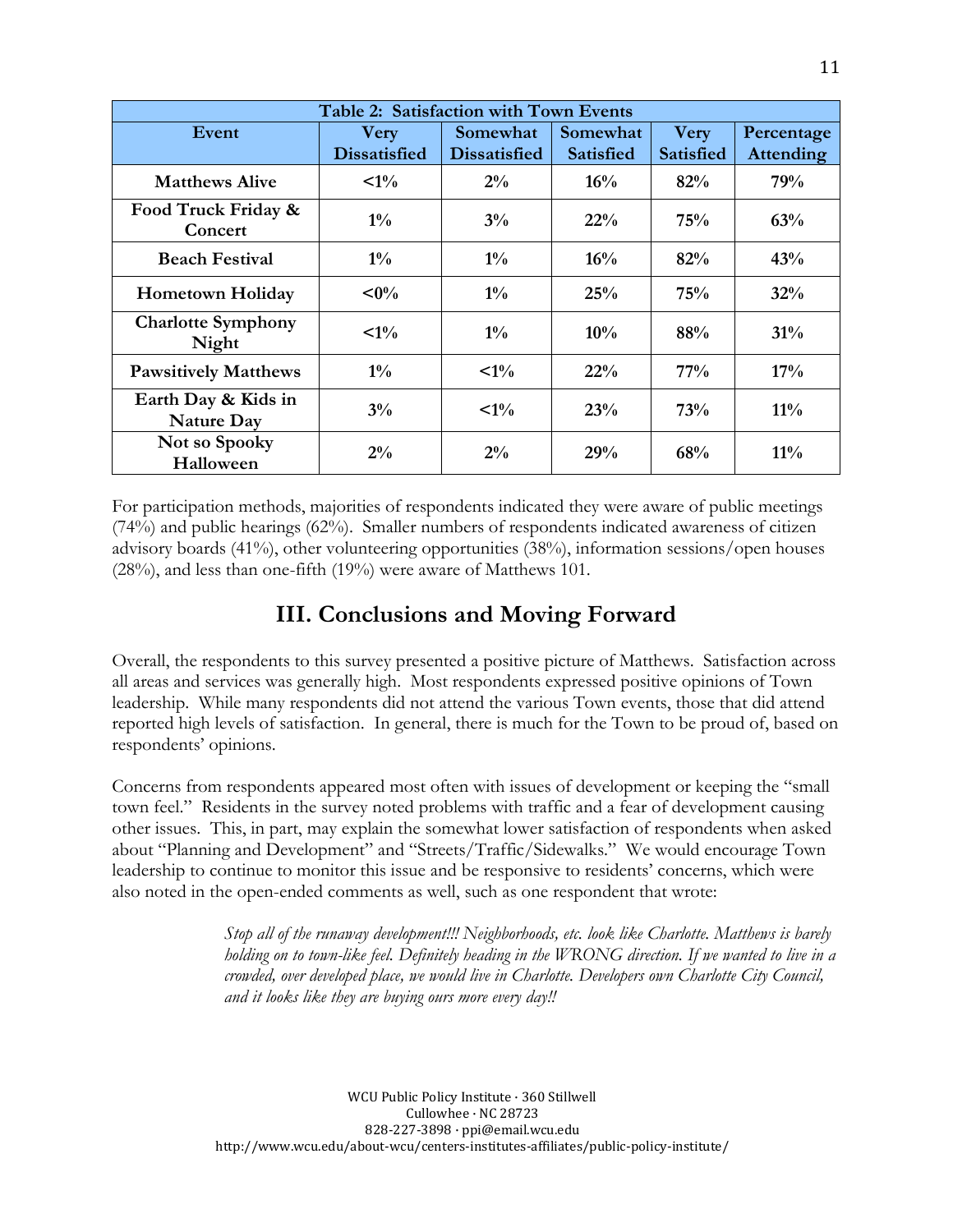Another respondent noted:

*Approving multiple apartment complexes without road improvements is a huge mistake. Traffic is not very good and getting worse. We love Matthes [sic] and it feels like it is in jeopardy of changing in ways that will lose the small town feel.*

Respondents also reported low levels of participation in several town events and low levels of use for some park and recreation facilities. For town events, some of this is may be expected as these events likely target specific types of residents (such as those with children for "Earth Day & Kids Nature Day" or those with pets for "PAWSitively Matthews"). For many of these events, there could be capacity issues where it is not possible to include more participants as well. It is important to note that those attending these events reported high levels of satisfaction, but Town leadership may want to examine ways to include more participation or combine events to appeal to a wider audience of Town residents. Similarly, many of the parks facilities may be underutilized. Perhaps improvements to Town park facilities may be helpful, but again, capacity issues may also be at play.

The downtown area appears vibrant, as a majority (70%) reported visiting downtown at least weekly. Respondents noted using a mix of both private businesses and government services. While a specific question was not asked, one often-mentioned concern from the open-ended responses noted concerns over parking. As with any commercial areas, access to nearby parking can be a difficult matter, and Matthews is certainly not alone in this issue. Town leaders may want to examine parking access and infrastructure in the downtown area. As one respondent noted:

*Downtown Matthews needs more and better parking. Somehow the town seems to think everyone is going to walk/bike into town. Ain't [sic] happening! Over time this has driven many small businesses out of downtown Matthews. Sometimes it seems all the town wants is restaurants and bars downtown.*

As far as interacting with its residents, a plurality of respondents noted that "direct mailings" were still a preferred means of communication, but perhaps this is due to less knowledge by residents of electronic means. Further, most respondents were not aware of opportunities to interact with the Town through volunteering opportunities, committees, and Matthew 101. Perhaps information efforts about these opportunities may help residents be aware of these opportunities and increase participation.

Lastly, the limitations of this study should be noted. Moving forward, Town leaders should continue to seek input from groups that may not be fully represented in this survey, particularly renters, those of varying races and ethnicities, and those middle to lower income residents. Their voice matters as well and may not be fully exemplified in these results. While precautions were taken to create a representative sample, such as stratified sampling methods, no population sample is 100% accurate.

The Public Policy Staff appreciated the change to work with the Town of Matthews on this survey. We applaud the Town leadership in seeking direct involvement from its citizens in the policymaking process. We sincerely hope that this survey is a useful tool in future policy decisions.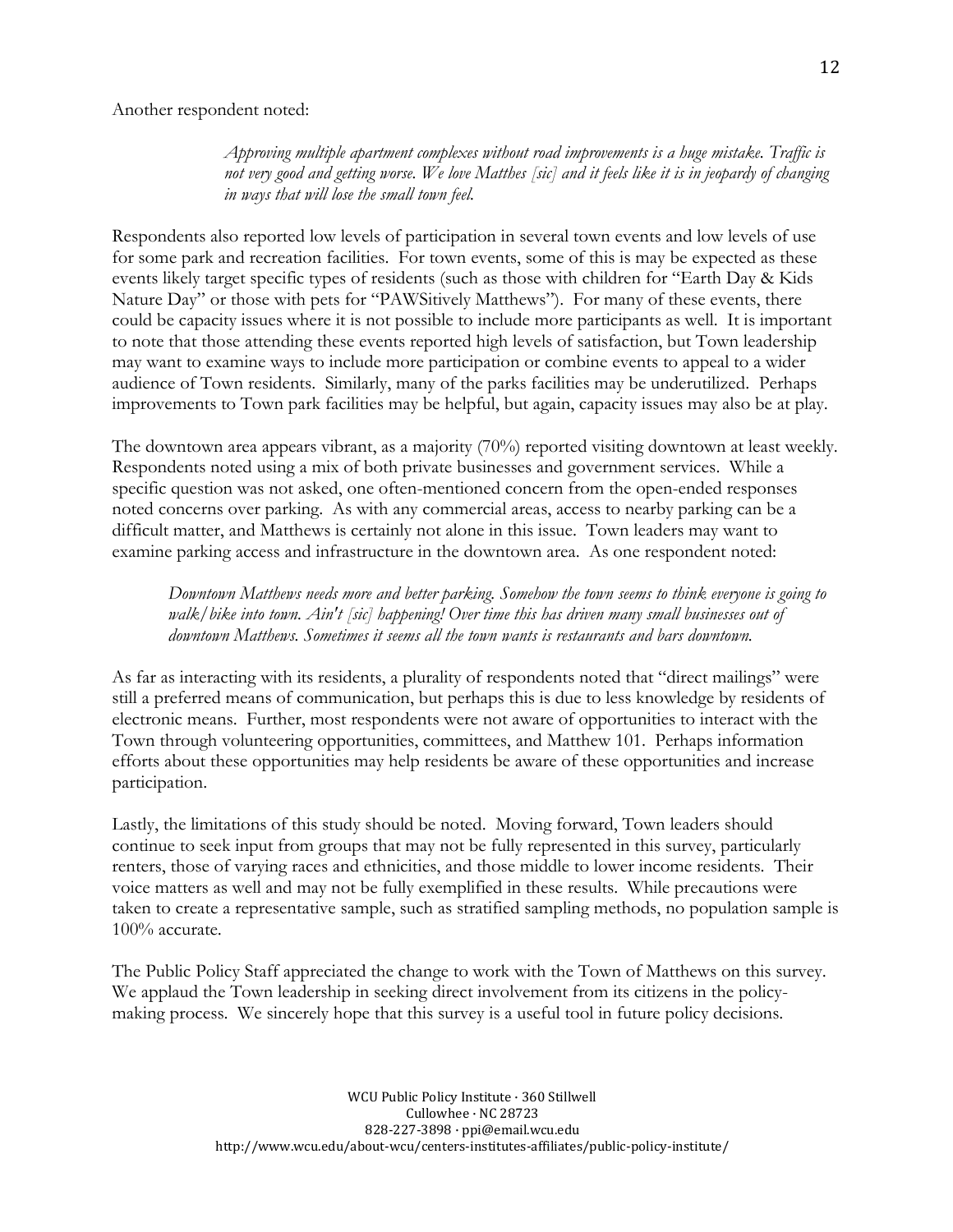### **APPENDIX I: Question Wording and Results**

(Values may not equally 100% due to rounding)

| <b>Q1</b> Which of the following best describes your connection with the Town of Matthews? |  |
|--------------------------------------------------------------------------------------------|--|
|                                                                                            |  |
|                                                                                            |  |
|                                                                                            |  |
|                                                                                            |  |

### **Q2** Please select your level of agreement with the following statements:

| <b>Your General Perceptions of Matthews:</b>                       | <b>Strongly</b><br>Agree | Agree | Neutral or<br>Unsure | <b>Disagree</b> | <b>Strongly</b><br><b>Disagree</b> |
|--------------------------------------------------------------------|--------------------------|-------|----------------------|-----------------|------------------------------------|
| Matthews is a good place to raise children.                        | 63%                      | 32%   | 5%                   | $<$ 1%          | $0\%$                              |
| Matthews is a good place to live.                                  | 68%                      | 31%   | $1\%$                | ${<}1\%$        | $0\%$                              |
| Matthews provides a good environment for<br>businesses to succeed. | 29%                      | 40%   | 28%                  | 2%              | 0%                                 |
| The town is responsive to the needs of citizens.                   | 24%                      | 45%   | 26%                  | 4%              | 1%                                 |
| Matthews is a good place to retire.                                | 38%                      | 35%   | 24%                  | 3%              | $<$ 1%                             |
| Matthews is a safe place to live.                                  | 45%                      | 49%   | 4%                   | 1%              | ${<}1\%$                           |

**Q3** Please select your level of agreement with the following statements:

| <b>Your Perceptions of Town Leadership:</b>                          | Strongly<br>Agree | Agree | Neutral or<br>Unsure | <b>Disagree</b> | <b>Strongly</b><br><b>Disagree</b> |
|----------------------------------------------------------------------|-------------------|-------|----------------------|-----------------|------------------------------------|
| Elected town leaders show strong leadership.                         | 10%               | 42%   | 42%                  | 6%              | 1%                                 |
| Elected town leaders are guiding Matthews in the<br>right direction. | 9%                | 39%   | 42%                  | 8%              | 2%                                 |
| Elected town leaders are making good decisions<br>about development. | 7%                | 27%   | 42%                  | 18%             | 6%                                 |
| Town employees do their job in a professional<br>manner.             | 22%               | 50%   | 27%                  | $1\%$           | $1\%$                              |
| I am satisfied with the town's current level of<br>public services.  | 20%               | 59%   | 16%                  | 4%              | 1%                                 |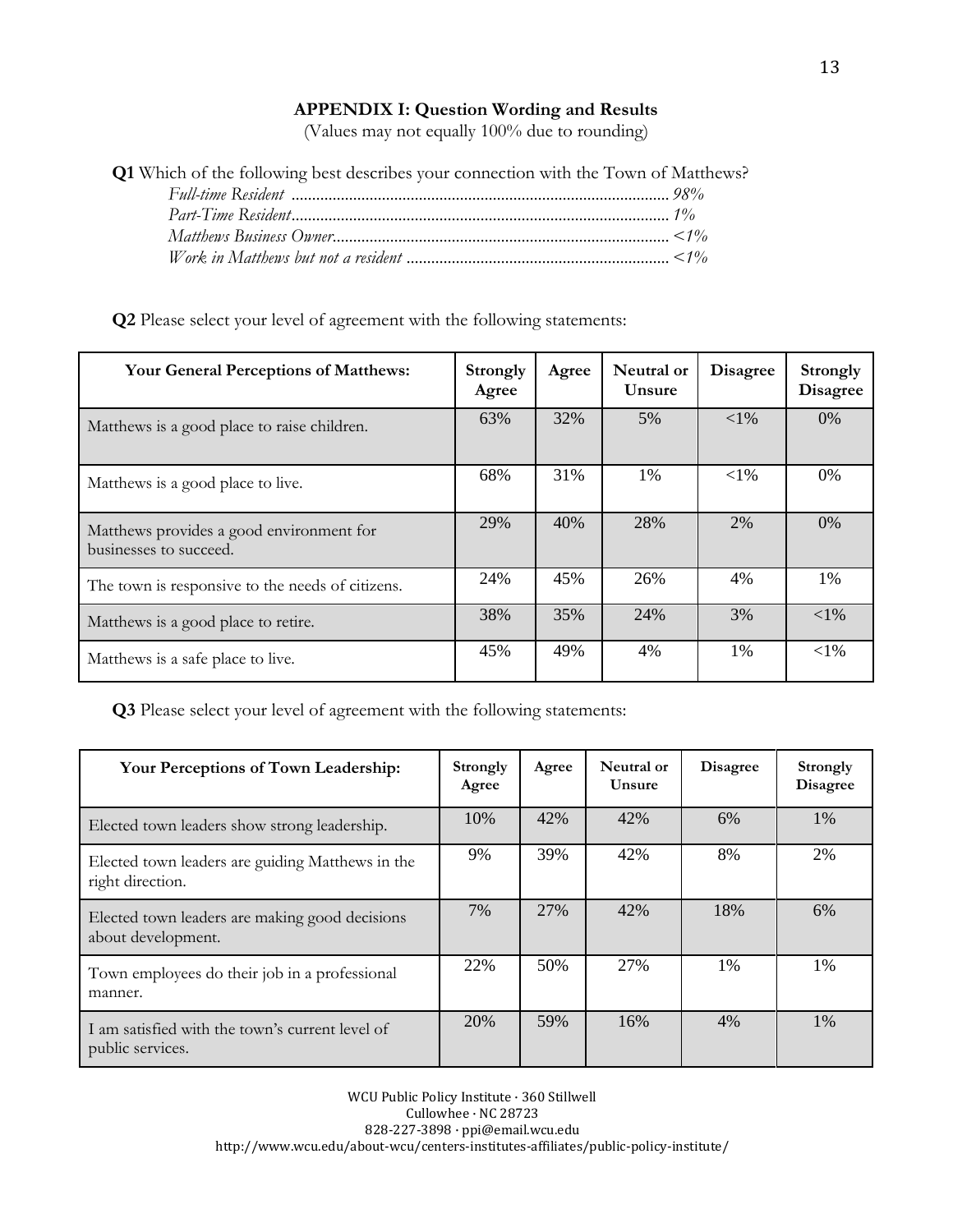**Q4** Which of the following do you think are the most important areas of focus for the Town of Matthews?

(*Note:* Respondents could select up to three choices from 12 listed options or write in their own area of focus. Percentages represent the percent of total respondents that selected each option. The options are ranked from most selected to least):

|                                     | <u>Very</u>      | <b>Somewhat</b>  | <b>Neutral or</b> | <b>Somewhat</b>    | <u>Very</u>        |
|-------------------------------------|------------------|------------------|-------------------|--------------------|--------------------|
|                                     | <b>Accepting</b> | <b>Accepting</b> | <u>Unsure</u>     | <u>Unaccepting</u> | <b>Unaccepting</b> |
|                                     |                  |                  |                   |                    |                    |
| Individuals of diverse races/ethnic | 44%              | 33%              | 18%               | $5\%$              | $1\%$              |
| groups                              |                  |                  |                   |                    |                    |
| Individuals of various religions    | 47%              | 30%              | 19%               | $3\%$              | $1\%$              |
|                                     |                  |                  |                   |                    |                    |
| Individuals with disabilities       | 47%              | 26%              | $24\%$            | $2\%$              | ${<}1\%$           |
|                                     |                  |                  |                   |                    |                    |
| Individuals of diverse gender       | $27\%$           | 18%              | 47%               | $8\%$              | $1\%$              |
| identities                          |                  |                  |                   |                    |                    |
| Individuals of diverse sexual       | 28%              | 18%              | 46%               | $8\%$              | $1\%$              |
| orientations                        |                  |                  |                   |                    |                    |

**Q5** How accepting do you think Matthews is as a community towards the following: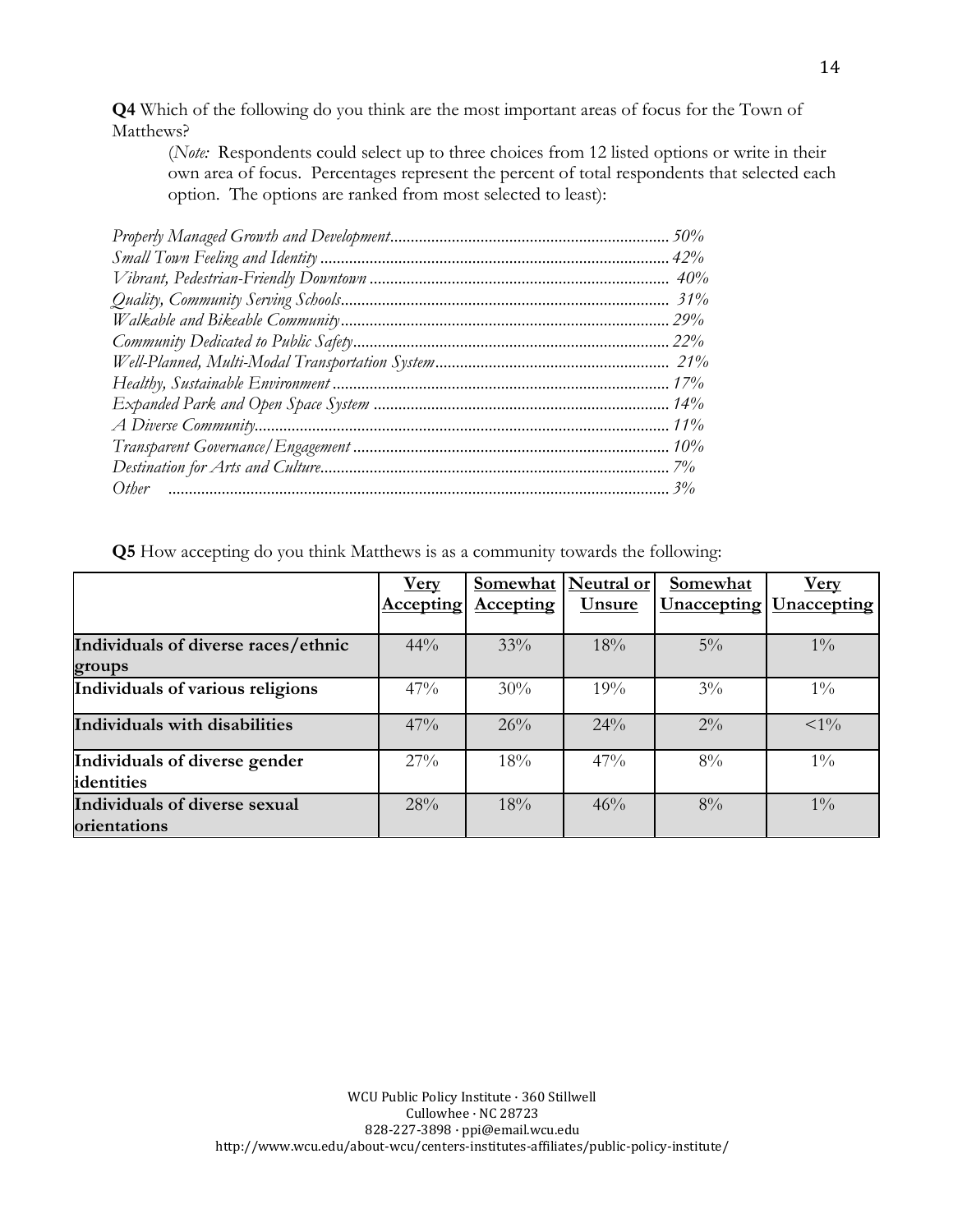**Q6** What is your opinion regarding facilities operated by Matthews Parks, Recreation & Cultural Resource Department?

| Facility                            | Have not visited/no<br>opinion | Satisfactory | Needs Improvement |
|-------------------------------------|--------------------------------|--------------|-------------------|
| Community Center                    | 38%                            | 60%          | 2%                |
| <b>Crews Road Recreation Center</b> | 62%                            | 36%          | 3%                |
| Four Mile Creek Greenway            | 21%                            | 75%          | 3%                |
| Fullwood Theatre                    | 53%                            | 45%          | 3%                |
| McDowell Arts Center                | 63%                            | 36%          | 1%                |
| Open Green Spaces/Parks             | 11%                            | 80%          | 9%                |
| Picnic Shelter/Picnic Sites         | 25%                            | 65%          | 10%               |
| Playgrounds                         | 26%                            | 64%          | 10%               |

**Q7** How satisfied you are with the job performance of each department/office in the Town of Matthews?

| Office/Department                        | $\mathbf{N}\mathbf{o}$<br>Interactions | Very<br><b>Satisfied</b> | Somewhat<br>satisfied | Somewhat<br>dissatisfied | Very<br><b>Dissatisfied</b> |
|------------------------------------------|----------------------------------------|--------------------------|-----------------------|--------------------------|-----------------------------|
| Town Manager & Staff                     | 58%                                    | 26%                      | 12%                   | $3\%$                    | $2\%$                       |
| Fire/EMS                                 | 28%                                    | 67%                      | $5\%$                 | $>1\%$                   | $<1\%$                      |
| Police Department                        | 16%                                    | 68%                      | 12%                   | $3\%$                    | $<1\%$                      |
| Parks, Recreation, Cultural<br>Resources | 26%                                    | 53%                      | 18%                   | $2\%$                    | $1\%$                       |
| Storm water                              | 45%                                    | 30%                      | 16%                   | $7\%$                    | $1\%$                       |
| Planning & Development                   | 39%                                    | 17%                      | 25%                   | 13%                      | $6\%$                       |
| Animal Control                           | 54%                                    | 29%                      | 11%                   | $4\%$                    | $1\%$                       |
| Streets/Traffic/Sidewalks                | 15%                                    | 35%                      | 33%                   | 12%                      | $6\%$                       |
| Garbage/Recycling                        | $4\%$                                  | 70%                      | 19%                   | $5\%$                    | $1\%$                       |
| Landscaping                              | 19%                                    | 52%                      | 25%                   | $3\%$                    | $1\%$                       |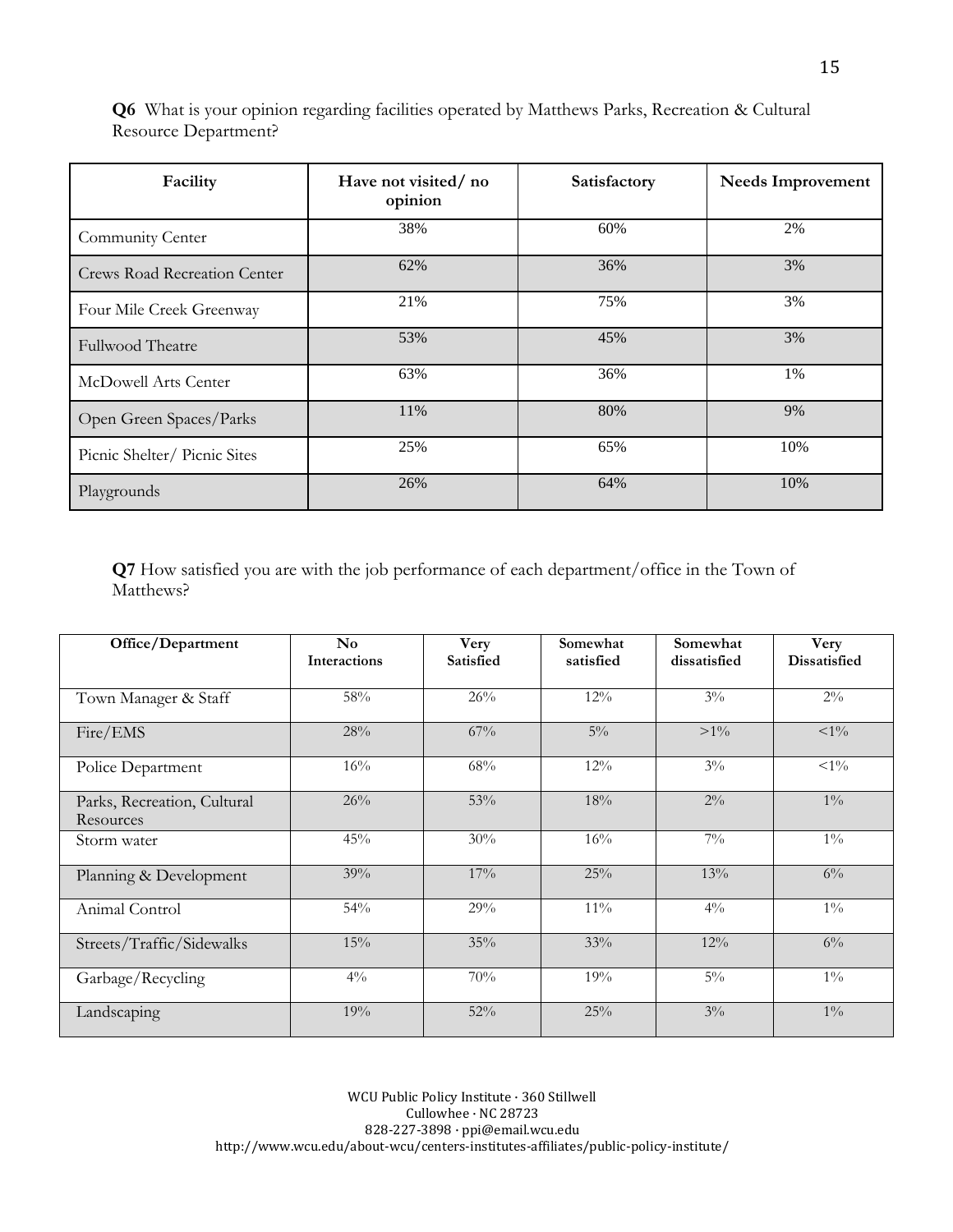**Q8** How satisfied are you with the following services provided by Republic Services?

| <b>Service</b>                    | No<br><b>Interactions</b> | Very<br><b>Satisfied</b> | Somewhat<br>satisfied | Somewhat<br>dissatisfied | Verv<br><b>Dissatisfied</b> |
|-----------------------------------|---------------------------|--------------------------|-----------------------|--------------------------|-----------------------------|
| Curbside RECYCLING<br>collection  | 1%                        | 79%                      | 17%                   | 4%                       | 0%                          |
| Curbside GARBAGE<br>collection    | $1\%$                     | 82%                      | 16%                   | $1\%$                    | 0%                          |
| Curbside YARD WASTE<br>collection | 4%                        | 68%                      | 20%                   | 6%                       | 2%                          |

**Q9** Prior to the COVID-19 pandemic, how often did you visit downtown Matthews?

**Q10** What are your reasons for visiting downtown Matthews? (Mark all that apply)

(*Note:* Respondents could select as many choices as they wanted from 10 listed options or write in their own reason for visiting downtown. Percentages represent the percent of total respondents that selected each option. The options are ranked from most selected to least):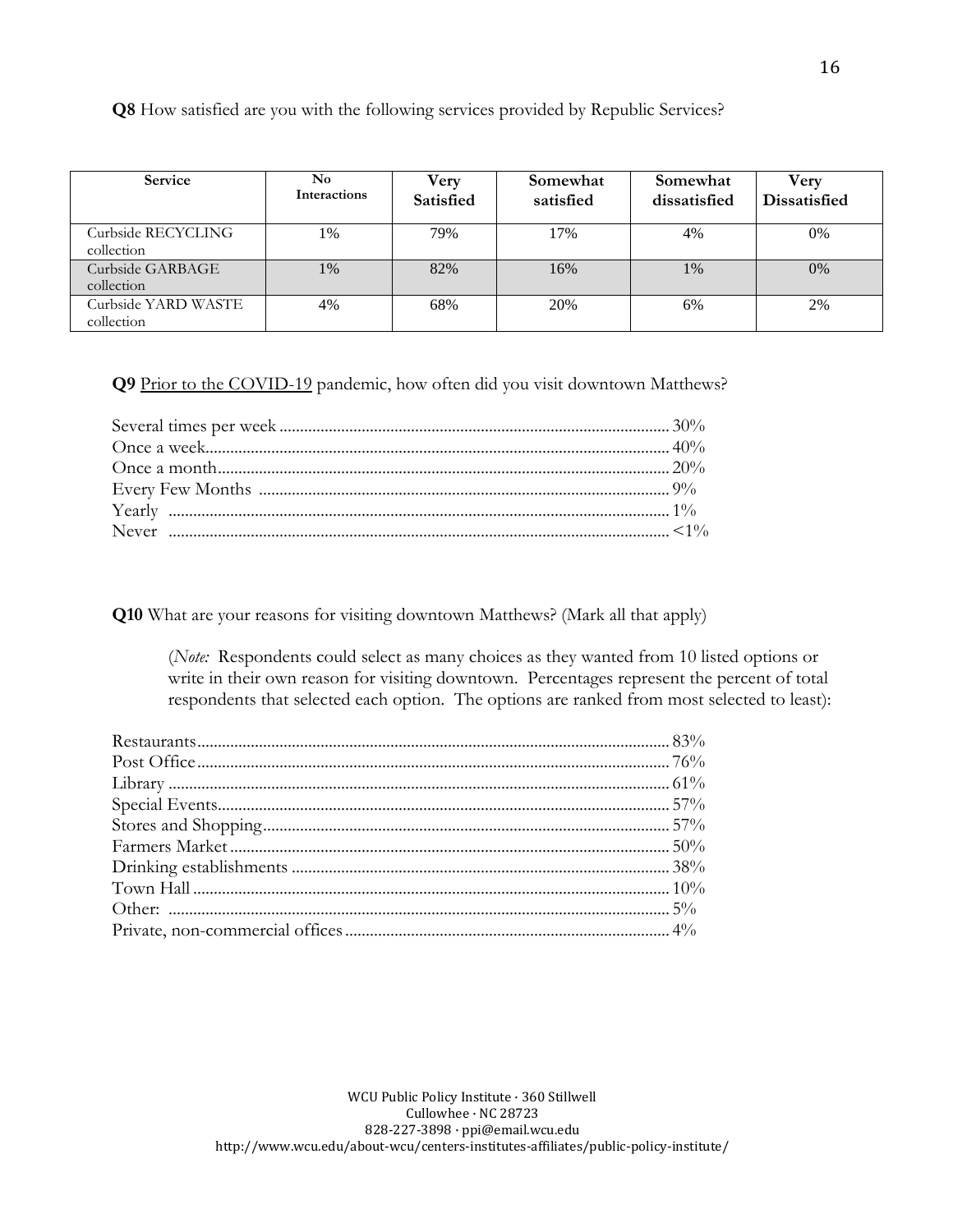|                                        | Did Not Attend | Very<br><b>Satisfied</b> | Somewhat<br><b>Satisfied</b> | Somewhat<br><b>Dissatisfied</b> | Very<br><b>Dissatisfied</b> |
|----------------------------------------|----------------|--------------------------|------------------------------|---------------------------------|-----------------------------|
| Earth Day and Kids<br>in Nature Day    | 89%            | 8%                       | 3%                           | 0%                              | ${<}1\%$                    |
| Not So Spooky<br>Halloween             | 89%            | 7%                       | 3%                           | $<$ 1%                          | $<$ 1%                      |
| Hometown Holiday<br>Celebration        | 68%            | 24%                      | 8%                           | ${<}1\%$                        | 0%                          |
| <b>Beach Fest</b>                      | 57%            | 35%                      | 7%                           | ${<}1\%$                        | 1%                          |
| Matthews Alive                         | 21%            | 64%                      | 13%                          | 2%                              | $<$ 1%                      |
| Charlotte Symphony<br>Night            | 69%            | 27%                      | 3%                           | $<$ 1%                          | 0%                          |
| Pawsitivley Matthews                   | 83%            | ${<}1\%$                 | 13%                          | 4%                              | $<$ 1%                      |
| Food Truck Fridays<br>& Concert Series | 37%            | 47%                      | 14%                          | 2%                              | 1%                          |

**Q11** How would you rate your overall experience at town events you attended in the past 24 months?

**Q12** How would you rate the physical condition of town-maintained streets within the Town of Matthews? (Reminder: NCDOT maintains most of the larger roadways in Matthews, such as I-485, Independence Boulevard, Highway 51, Idlewild Road, Margaret-Wallace Road, Sam Newell Road, South Trade Street, John Street, Weddington Road and McKee Road). Most subdivision streets are maintained by the Town of Matthews.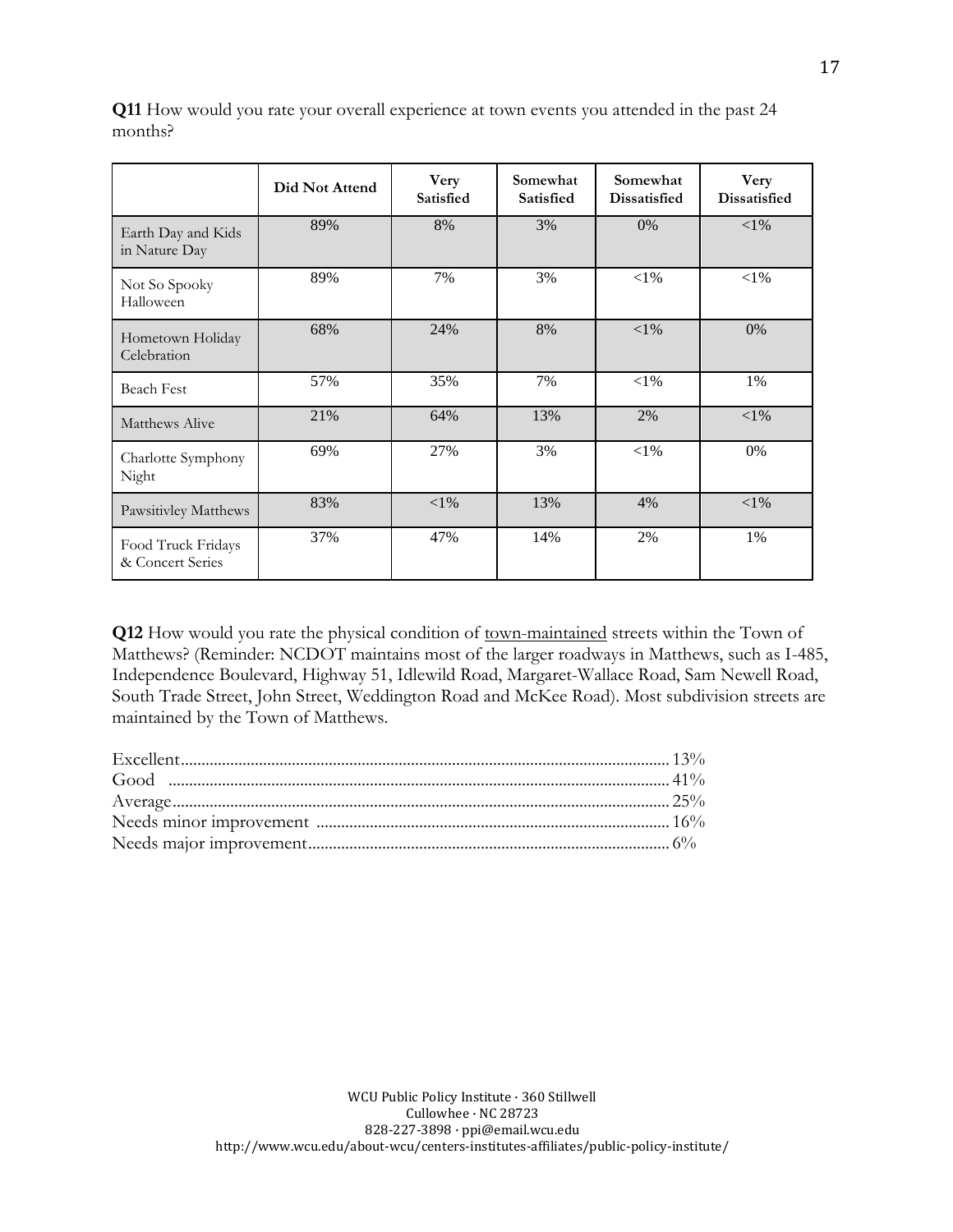**Q13** The current Town property tax rate is 28 cents/\$100. A 1 cent increase generates approximately \$500,000 in revenue and raises taxes on a home valued at \$300,000 by \$30 annually. How much additional property tax per \$100 are you willing to pay for the specific services, projects, facilities listed below?

| Improvement                                                                                           | None | $\frac{1}{2}$ | $\mathbf{1}$ | 1.5   | $\overline{2}$ | More than 2<br>cents |
|-------------------------------------------------------------------------------------------------------|------|---------------|--------------|-------|----------------|----------------------|
|                                                                                                       |      | cent          | cent         | cents | cents          |                      |
| Improving condition of streets/pavement                                                               | 30%  | 28%           | 28%          | 4%    | 6%             | 2%                   |
| Increasing street network through town to improve<br>connectivity                                     | 45%  | 20%           | 21%          | 4%    | 7%             | 2%                   |
| Making streets look more attractive                                                                   | 50%  | 23%           | 17%          | 4%    | 5%             | 2%                   |
| Increasing greenways, multi-use paths and sidewalks<br>throughout town for pedestrians and bicyclists | 27%  | 24%           | 29%          | 5%    | 10%            | 6%                   |
| Increased fire and rescue services                                                                    | 30%  | 28%           | 27%          | 5%    | 8%             | 3%                   |
| Increased police service                                                                              | 30%  | 26%           | 27%          | 5%    | 8%             | 4%                   |
| Development of new parks or increased amenities within<br>existing parks                              | 31%  | 26%           | 26%          | 5%    | 7%             | 5%                   |

**Q14** What is the best way for the Town of Matthews to get in contact with you?

(*Note:* Respondents were instructed to pick one choice. The options are ranked from most selected to least):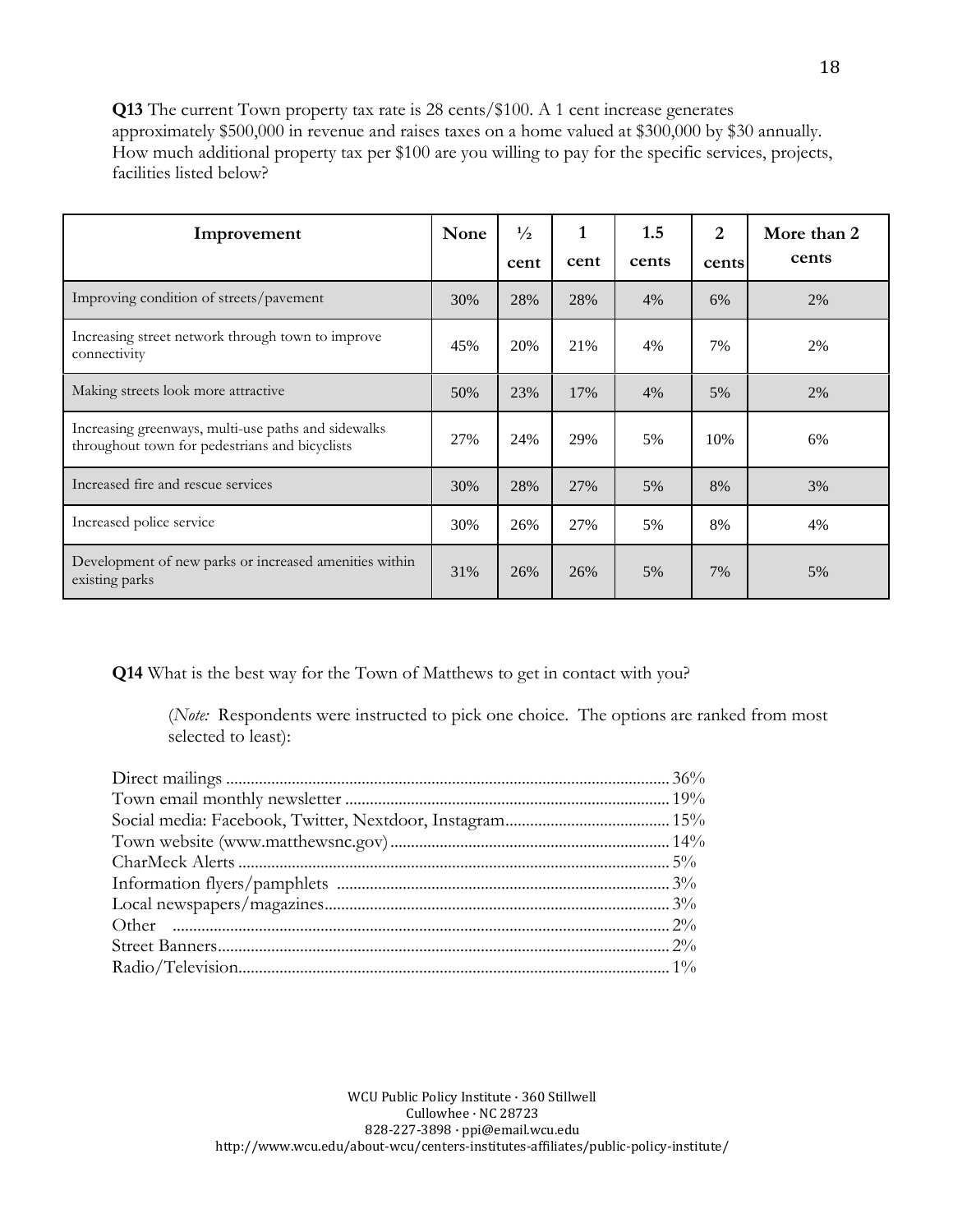**Q15** The Town of Matthews offers multiple avenues for residents to become involved in town decision-making. Please indicate if you were aware of any of the following.

(Note: Respondents could select as many choices as they wanted from 6 listed options. Percentages represent the percent of total respondents that selected each option. The options are ranked from most selected to least):

Q16 How long have you lived and/or owned a business in Matthews?

### Q17 What is your gender?

#### Q18 What is your age?

#### Q19 How would you describe yourself?

| WCU Public Policy Institute · 360 Stillwell |  |
|---------------------------------------------|--|
| Cullowhee · NC 28723                        |  |

828-227-3898 · ppi@email.wcu.edu

http://www.wcu.edu/about-wcu/centers-institutes-affiliates/public-policy-institute/